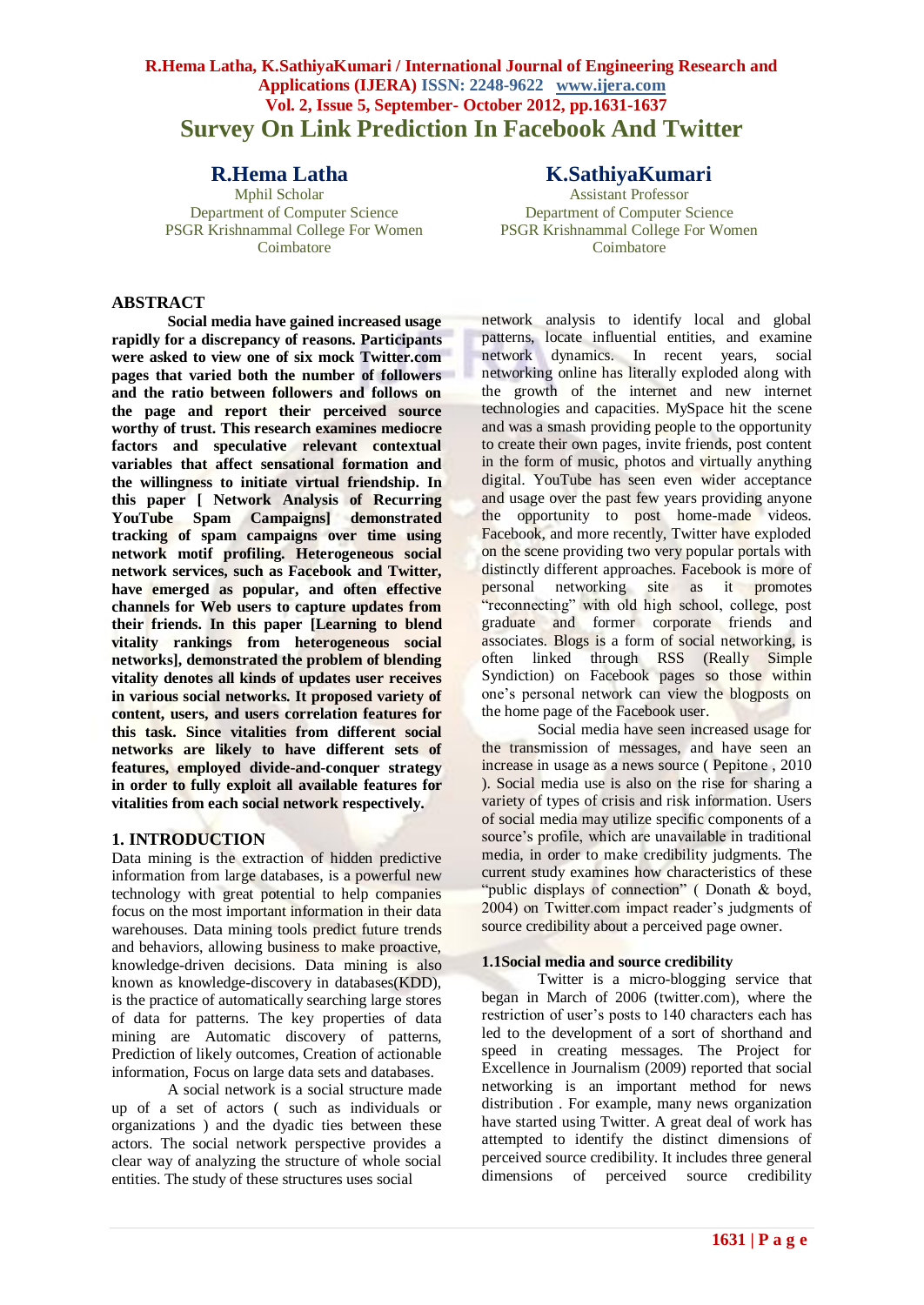(McCrosky & Teven, 1999; O'Keefe, 2002): expertise/competence (i.e., the degree to which a perceiver believes a source to know the truth), trustworthiness (i.e., the degree to which a perceiver believes a source will tell the truth as he or she knows it), and goodwill (i.e., the degree to which a perceiver believes a source has the perceiver's best interest at heart).

In traditional media, gatekeeping is the process in which content maker persuade what information should deliberate out, and how that information should afford. Gatekeepers are fictitious to be verifying information for accuracy (Salcito, 2009). Information provided in strange, online channels often suffers from a relative lack of professional gatekeepers to monitor content, and thus , lacks some of the traditional markers used to determine source trustworthy. Indeed, online the gatekeeping function seems to shift from producers from content to consumers of content (Haas & Wearden, 2003; Metzger et al., 2003), leaving consumers responsible for making decisions about the perceived trustworthy of information they consume online.

#### **1.2. Theoretical predictions of source trustworthy judgments online**

As Hollan and Stornetta (1992) suggested, online channels can provide affordances to accomplishing one's goals by allowing for things that are not possible in face-to-face communication. The MAIN module (Sundar, 2008) is a model that discusses the technological affordance which allow for the heuristic processing of cues in an online setting to make judgments about the trustworthy of an online source. The machine heuristic suggests that people assign greater trustworthy to information that is clarified or chosen by a machine or computer. It conclude that, if the machine heuristic operates to inform how consumers of online information parse messages, one would expect the trustworthy of messages that are paired with system –generated cues to be parsed, at least in part, on the basis of the "testimonial" that a system-generated cue makes about the message, and may influence trustworthy judgments more strongly that the content of a message. Social media site (such as a Twitter page) allows a user to get information about the source's network, and this information can be used to make judgments about the source, such as their trustworthy, popularity, and attractiveness. Specific to trustworthy inferences. Twitter provides at least two relevant pieces of information about a source's network: the number of followers a source has and the number of people the source follows.

# **1.2.1. Number of followers**

The curvilinear pattern was found for Facebook, a site designed around maintaining a network of "friends". Twitter and Facebook perform

various techniques for collecting social connections. A Facebook maintain two-way connection between dyadic tie. However, Twitter maintain one-way connection i.e., one might choose to follow whoever one wishes-whether the person being followed is aware of it or not. Consequently, any attractions attributed to this system-generated cue might be most indicative of the trustworthy of the person who has been followed other than any negative implications of simply being a "follower aggregator".

People follows a Twitter is to ensure send messages that potential followers find it as confidential, meaningful, and/or trustworthy. In this case, one would expect a linear pattern between number of followers and perception of source trustworthy, leading to the first investigation of the paper. When the Twitter page became intensify, it results greater number of followers in terms of (a) reliable (b) competence and (c) acquiescence

# **1.2.2. Followers vs. follows**

The Twitter user has amassed based on the number of followers, the ratio between this number and how many others they follow has a latent influence on the trustworthy of a Twitter page owner. People with high cluster are able to bridge structural holes in a network (Burt, 2000) and are able to scatter information across many people. There are clearly perceptible types of having great power on others, and make up two of the three important components of being an estimation leader or "super-diffuser" ( Boster, Kotowski, Andrews, & Serota, 2011).

# **2. Related Work**

# **2.1. Structural and spam analysis**

The network structure of YouTube has been analyzed in a number of separate studies based on the friendship relationship, focusing on the degree distribution. YouTube is a social core exists between authors of videos. Cheng et al. (2008) investigated the resulting networks were not strongly connected, attention was reserved for the largest strongly connected components. These components were found to exhibit small-world characteristics (Watts and Strogatz 1998), with large clustering coefficients and short characteristics path lengths, indicating the presence of dense cluster of related videos.

Benevenuto et al. (2008a) created a directed network based on videos and their associated responses. They found that using the largest strongly connected components was more desirable due to the large clustering coefficient involved. This was a precursor to subsequent work concerned with the detection of spammers and content promoters within YouTube (Benevenuto et al. 2008b; 2009

# **2.2. Network motif analysis**

Network motifs (Milo et al. 2002; Shen-Orr et al. 2002) are structural patterns in the form of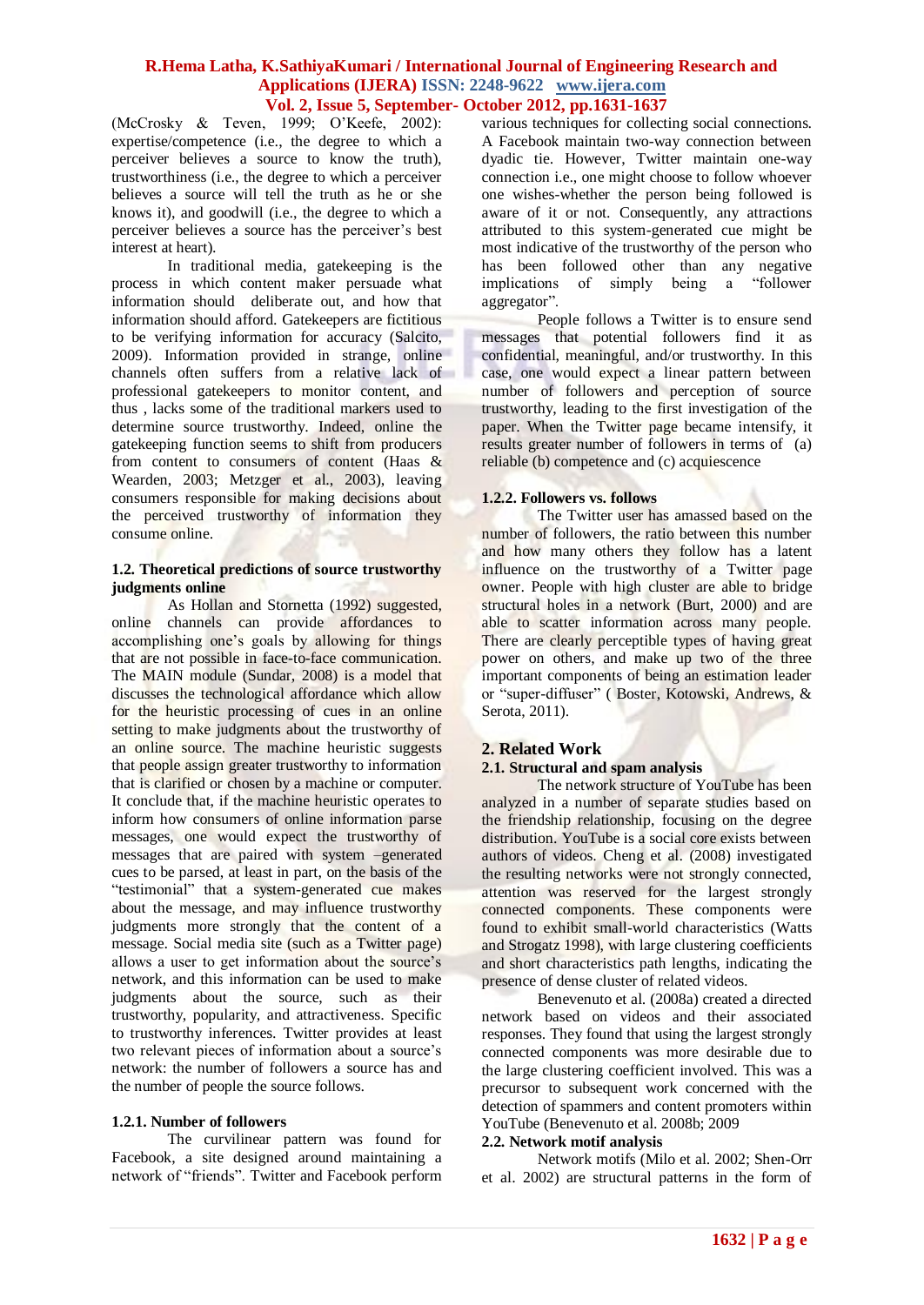interconnected n-node subgraphs that are considered to be inherent in many varieties of network such as biological, technological, and sociological networks. The domain of spam detection has also profited from the use of network motifs or subgraphs. Becchetti et al. (2008) made use of the number of triangles and clustering coefficients as feauters in the detection of web spam. Network motifs have also been used to characterize network traffic (Allan, Turkett, and Fulp 2009).

# **2.3. Retrieval process**

The YouTube Data API is used for retrieving the data. This API grants access permission to video and user profile information. API also provides access to standard feeds such as *Most Viewed* videos, *Top Related* videos etc. These feeds are updated periodically inorder to detect recurring spam campaigns, as it enables the retrieval of popular videos on a continual basis. Hence, the retrieval process is executed periodically as follows: 1. The current video is retrieved from the most

viewed standard feed for the US region (the API provides upto 100 videos).

2. The list in each video:

(a) In the earlier feed list if this video is absent, its meta-data has been retrieved such as upload tie, description etc.

(b) Inorder to retrieve last twenty four hours comments and associated meta-data. The API limits the returned comments to a maximum of 1,000.

In Issue of Privacy in Social Network Sites, it provides information about commercial companies for advertising and to promote their products, sociologists for determining the behavior and features of various societies, intelligence organizations for preventing and predicting criminal activities for promoting their goals, and employers for acquiring information about job seekers. It also provides certain restriction to view user's private information for public access.

In Communities of participation, examined comparison access between two major social networking platforms i.e., the access participation of people with disabilities as well as aging users. Actual participation (as indicated by group activity) was revealed to be low as a proportional activity of groups. The results of the platform analysis show that regardless of the underlying infrastructure or ethos of the initial platform, the needs of people will be met through unique and innovative adaptations as long as the technology is flexible and responsive enough to permit it.

In Link prediction heuristics, examined two common empirical observations:

- (1) The simple heuristic of counting common neighbors often outperforms more complicated heuristics
- (2) A variant that weights common neighbors by the inverse of the logarithm of their

degrees often performs a better. It shows that the bounds obtained from longer paths can be made significantly tighter if even a single short path is known to exist.

In survey of Link prediction in complex network, it examined a big challenge is the link prediction in multi-dimensional networks, where links might have diverse meanings. For example, a social network may consist of merits and demerits about links, respectively pointing to friends and foes, or trusted and distrusted peers. A more complicated kind of multi-dimensional network results in which ones consist of diverse classes of nodes. Different for the tripartite networks, nodes in the same class can also be connected. It results Hybrid algorithm improves the prediction accuracy. It also results that ensemble learning method can obtain better prediction performance than another individual algorithm. Tylenda et al. developed a graph-based link prediction method that incorporate the temporal information. It found that the performance can be improved by either time-based weighting of edges (i.e., giving the older events smaller weights or even neglecting them) or weighting of edges according to the connecting strength.

In Social networking and risk to companies and institution, it examines many advantages of comprising SNS and other social media communication channels. From a technology perspective, corporate IT needs to verify that employee profiles use appropriate privacy settings, and phishing attacks and other suspicious behavior can be automatically detected and/or easily reported. SNS operator addresses the business needs ranging from offering more stable terms and conditions that provides highly authentication mechanisms and proper access control tools. In threats in social networking, it examines social networking exploits and activities, it recognize the most of the undesirable behavior that has plagued society over the years will re-appear as it is reenabled by new communication technologies, especially in contexts where the average user may be innocent and unsuspecting of the threats posed by social networking. The effect of system generated reports of connectedness on credibility on Twitter, it examines few limitations. First, it does not completely satisfied the number of followers and the number of follows. Future studies should be designed to be completely satisfying the potential indicators of connectivity and maven-ness ( i.e., provide mock Twitter pages showing a ratio of 200% follows compared to the number of followers). Another limitation in the current study is the all effect sizes found. This is not too surprising, as there are many other things that impact source credibility. However, these findings are still important for two reasons. First, small changes in the mock twitter pages led to patterns of source credibility that are also consistent with past research on social media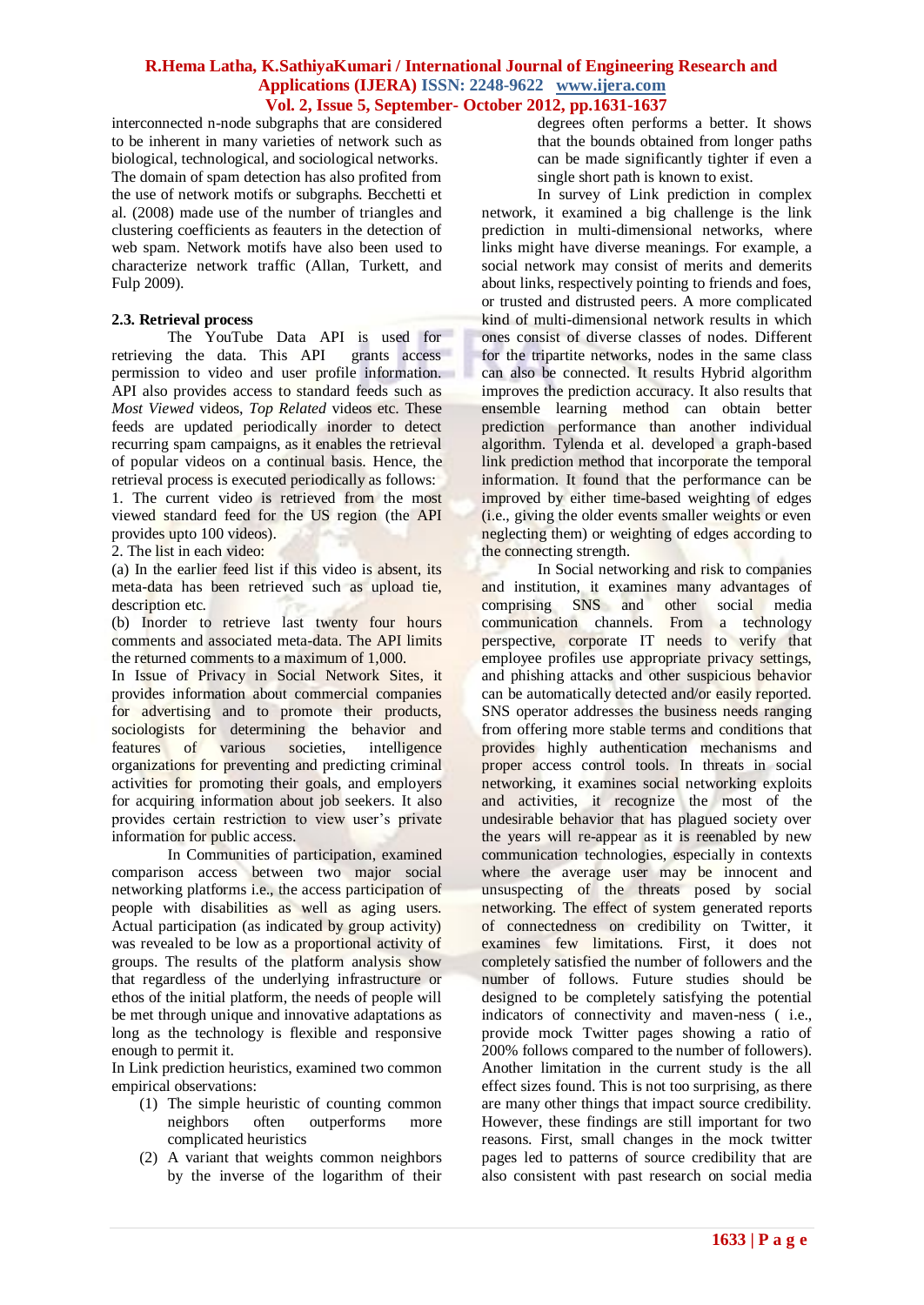cues and judgments (Tong et al., 2008), suggesting the possibility of an "unbelievability". In Twitter vs. Facebook and the personality predictors of social media usage, it examined to identify some of the personality characteristics associated with the social and informational use of Facebook and Twitter. It found that a number of personality factors were significantly correlated with SNS use. Different traits were influential in explaining social and informational use and personality differences between the use of Facebook and Twitter were also identified. Further, significant differences in personality were observed between those who preferred Facebook and those who preferred Facebook and those who preferred Twitter. The current study investigated whether the personality traits of the Big-Five, NFC and Sociability were related to socializing and information exchange in the online environment of SNS. Results showed that personality was related, that these correlations were not straightforward or as influential as some previous research has suggested. In addition, the results reveal differential relationships between behavior on Facebook and Twitter and show personality differences between those who have a preference for Facebook or Twitter, suggesting that different people use the same sites for different purposes.

In Discovering cohesive subgroups from social networks for targeted advertising, the main goal is to filter out information that is not pertinent or uninteresting to a given user. Recommender systems have been shown to be appropriate for mentioning a wide range of products and services, such as books, restaurants, dry cleaners, plumbers, physicians, lawyers, financial institutions, and real estates brokers (Ansari, Essegaier, & Kohli, 2000). Wei, Shaw, and Easley (2002) Huang, Chung, and Chen (2004) have provided more inclusive surveys of the various recommendation techniques. The recommendation approaches invokes two board classes that are commonly used by current recommender systems are content-based filtering and collaborative filtering. In Content based filtering, it is typically applied to recommend items that have parsable content or description. In Collaborative based filtering, it recommends items to a user by analyzing narrative preferences of other users. By combining other users known ratings can foretell the preferences of a user for items that s/he has not rated. Due to the simplicity and effectiveness of collaborative filtering, as indicated in empirical studies (Mooney & Roy, 2002; Pazzani, 1999), it is the most popular approach used in current recommender system. The application of data mining techniques for recommendations has evolved as another approach (Herlocker & Konstan, 2001; Lin, Alvarez, & Ruiz, 2002; Mobasher, Dai, Nakagawa, & Luo, 2000; Sarwar, Karypis, Konstan, & Riedl, 2000). Lin et al (2002) proposed a basic

idea to identify association rules between product items and succeedingly use them during recommendations made to a given customer for his/her transactions. Such an approach was advocated by Herlocker and Konstan (2001) for task-focused recommendation; that is, expedient items to meet the instant needs of users. Mobasher et al. (2000) outstretched this approach to al. (2000) outstretched this approach to recommending Web pages by further partitioning product items into set of combined usage profiles based on the associations of Web pages present in Web usage logs. The recommendations are made based on the similarity between the recently accessed Web pages of an active user and the collected aggregate usage profiles. In earlier recommender system, it is based only on the preference ratings or purchase records associated to existing customers and products, a few recent systems have extended the recommendation scope by incorporating social network information. The method of Kautz, Selman, and Shah (1997) examined the social network, and developed the Referral Web system to provide a chain of personal referrals from the searcher to the expert. Lam (2004) framed the SNACK system, which provides the performance of the traditional collaborative filtering technique for users with a close relationship to the targeted user .

#### **3. Methodology 3.1. Overview**

A mock Twitter page was created to represent a user whose page was devoted to the dissemination of information regarding H1N1 (swine flu). Participants viewed the Twitter page, and then responded to a measure of source trustworthy (McCroskey & Teven, 1999) and several items regarding behavioral intensions associated with H1N1.

# **3.2. Participants**

The 289 participants in this study came from introductory communication classes at two classes at two large universities; one in the Mid-Atlantic region, and one in the Midwest. Course credit was given for participation.

# **3.3. Materials**

## **3.3.1. Stimuli**

Participants were randomly assigned to view one of six mock Twitter pages inorder to know about the profile owner's trustworthy. It is done based on number of followers the profile owner had and the number of people the profile owner followed. The six pages represented a full cross of conditions with different numbers of followers (few,  $\sim$ 70; moderate,  $\sim$ 7000; many,  $\sim$ 70000) and different ratios of follows to followers (narrow gap: the number of follows equals ~90% of followers, wide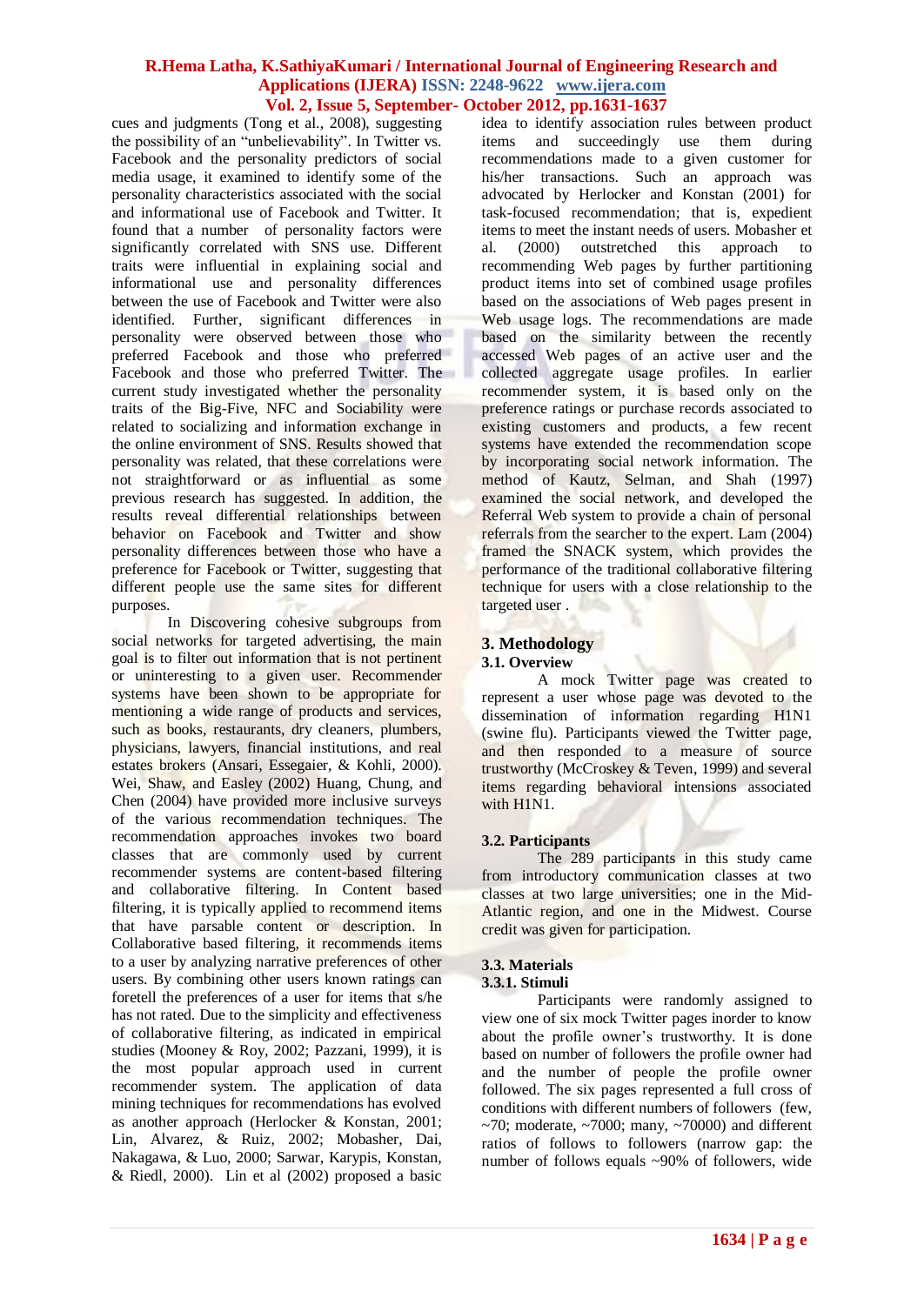gap: the number of follows equal  $\sim 10\%$  of followers).

#### **3.3.2. Instrumentation**

McCroskey and Teven's measured source trustworthy with three separate constructs: competence, goodwill, and trustworthiness (i.e., moral-immoral, intelligent-unintelligent and untrustworthy-trustworthy).

# **3.4. Relationship between ratio of followers and follows on source credibility**

In MANOVA (multivariate analysis of variance) procedure is used to identify the gap between followers and follows based on trust, adequacy, and goodwill. In previous two hypotheses, it is identified that only adequacy and trust results sensitive to the system-generated number-offollowers and number-of-follows cues, whereas good-will results positively. One-way analyses of variance (ANOVAS) confirmed that adequacy judgments are done by analyzing Twitter profile owner with a narrow gap between the number of followers they had and number of people they followed. The current study demonstrates that the impact judgments of the person's source trustworthy are examined in number of ways. First, the degree to which an observer believes that a target knows the truth (competence) and the degree to which an observer believes that a target will tell them the truth as he or she knows it (trustworthiness) are curvilinear related to the number of people following the Twitter profile owner.

#### **3.5. Comment processing and network generation**

It requires the generation of a network to represent the comment posting activity of users to a set of videos. Spammers try to obfuscate the text of comments from a particular campaign in order to bypass their detection by any filters. Obfuscation techniques include the use of varying amounts of additional characters (e.g. whitespace, Unicode newlines, etc.) within the comment text, or different textual formations (e.g. additional words, misspellings) of the same fundamental message.

To counteract these efforts, each comment is converted to as set of tokens. During this process, stopwords are removed, along with any non-Latinbased words as the focus of this evaluation is English-language spam comments. Punctuation characters are also removed, and letters are converted to lowercase. As initial analysis found that spam comments can often be longer than regular comments, any texts shorter than a minimum length (currently 25 characters) are removed at this point. To capture the relationship between the users involved in a particular spam campaign, undirected and unweighted edges are created between user

nodes based on the similarity of their associated comments.

#### **3.6. Network motif profiles**

Once the network has been generated, a set of egocentric networks can be extracted. In this context, given that the focus is on user activity, an ego is a user node, where its egocentric network is the induced k-neighborhood network consisting of those user and video nodes whose distance from the ego is at most k.

## **3.7. Instant Messaging**

IM is a near-synchronous communication tool. Stands for "Instant messaging, or "IMing", it has become a popular way to communicate over the Internet. Two people with the same IM client software can type messages back in forth in a private online chat session. IM software allows users to build a list of friends, or "buddies" and displays other users are online. After viewing the online users, the user can open up chat sessions with as many other people as he or she wants.

Instant messaging can be a much more efficient way to communicate with others than sending multiple e-mails back and forth. IMing has become a useful tool among friends and co-workers. Instant messaging offers an instantaneous transmission of text-based messages from sender to receiver. In push mode between two or more people using personal computers or other devices, along with shared clients, instant messaging basically offers real-time direct written language-based online chat. It may address point-to-point communication as well as multicast communications from one sender to many receivers.

The two types of models are applied in "Predicting customer churn through interpersonal influence". They are classification model and proposed propagation model. In proposed propagation model, it combines a dissemination process and customer's personalized characters.

## **3.8. Classification Model**

In classification model, it verifies whether the interpersonal influence (i.e., network attributes) can improve prediction accuracy, which is based on statistical or machine learning methods. It devise three types of classification models. The first (CM1), it focuses exclusively on the customs attributes, the second (CM2), it focuses exclusively on the network attributes, and the third (CM3), it focuses on the combination of customs and network attributes. Three acquainted methods are assent for each model, including logistic regression (LR), decision tree (DT) and neural network (NN) methods.

## **4. Conclusion**

YouTube spam campaigns typically involve a number of spam bot user accounts controlled by a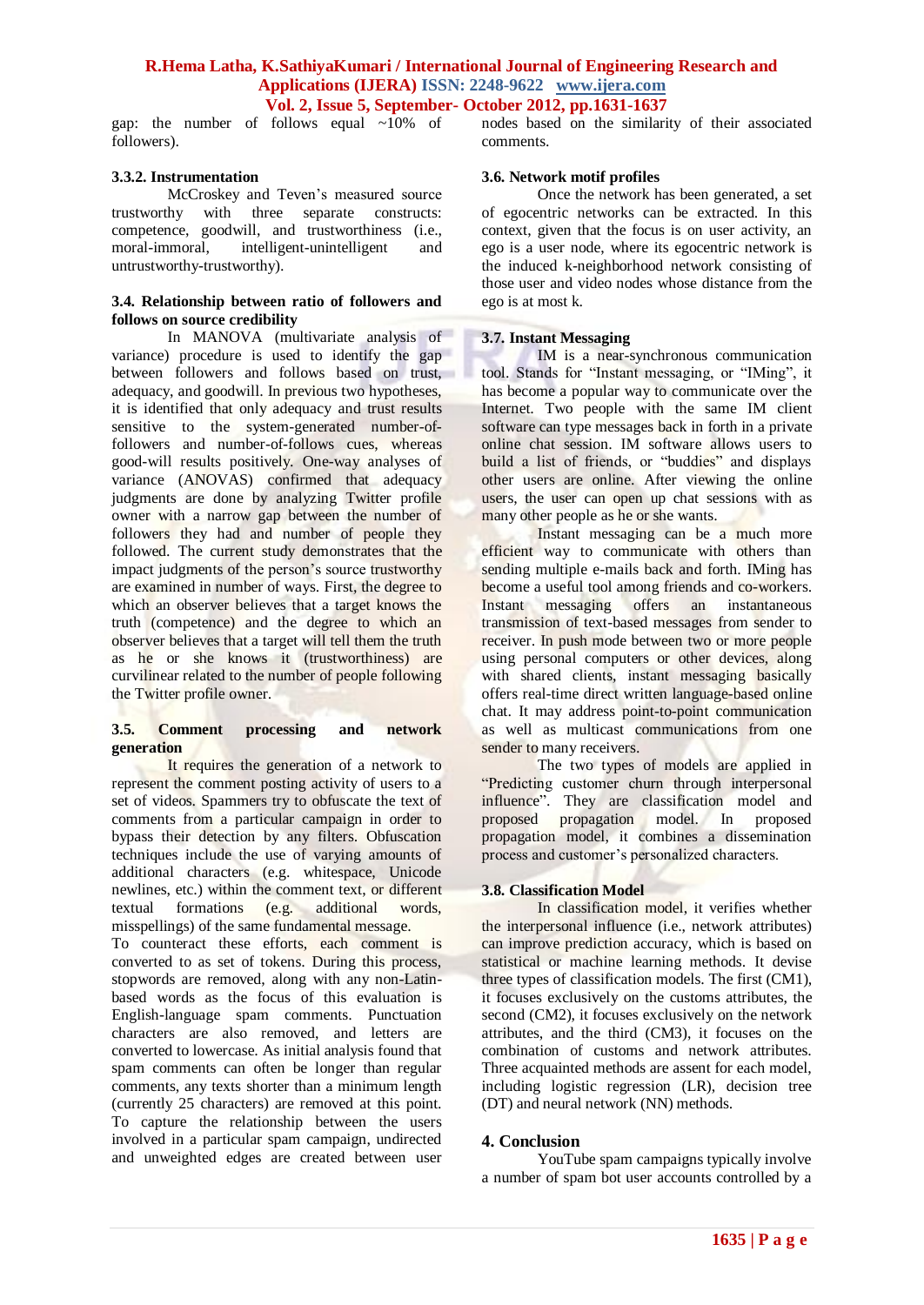single spammer targeting popular videos with similar comments overtime. It shown that dynamic network analysis methods are effective for identifying the recurring nature of different spam campaign strategies, along with the associated user accounts. People are said to bond with people alike (so called homophile). This paper investigates about the personality traits of the Big-Five, NFC and Sociability was associated with socializing and information exchange in the online environment of SNS. The results divulge differential relationships between behaviors on Facebook and Twitter and show personality differences between those have a preference for Facebook or Twitter, suggesting that different people use the same sites for different purposes.

# **Reference**

- [1] Allan, Jr., E. G.; Turkett, Jr., W.2009. Using network motifs to identify application protocols. In Proceedings of the 28<sup>th</sup> IEEE Conference on Global Telecommunications, GLOBECOM'09, 4266-4272. Piscataway, NJ, USA: IEEE Press.
- [2] Becchetti, L.; Boldi, P.; Castillo, C.; and Gionis, A. 2008. Efficient semi-streaming algorithms for local triangle counting in massive graphs. In Proceedings of the 14<sup>th</sup> ACM SIGKDD International Conference on Knowledge Discovery and Data Mining, KDD '08, 16-24. New York, NY, USA: ACM.
- [3] Benevenuto, F.; Durate, F.; Rodrigues, T.; Almeida, V.A.; Almeida, J.M.; and Ross, K.W. 2008a. Understanding Video Interaction in YouTube.In Proceedings of the 16<sup>th</sup> ACM International Conference on Multimedia, MM '08, 761-764. New York, NY, USA: ACM.
- [4] Benevenuto, F.; Rodrigues, T.; Almeida, V.; Almeida, J.; Zhang, C.; and Ross, K.2008b. Identifying video spammers in online social networks. In Proceedings of<br>the 4<sup>th</sup> International Workshop on the 4<sup>th</sup> International Workshop on Adversarial Information Retrieval on the Web, AIRWEB '08, 45-52. New York, NY, USA: ACM.
- [5] Benevenuto, F.; Magno, G.; Rodrigues, T.; and Almeida, V.2010. Detecting Spammers on Twitter. In Proceedings of the 7th Annual Collaboration, Electronic Messaging, Anti-Abuse and Spam Conference (CEAS).
- [6] Boykin, P., and Roychowdhury, V. 2005. Leveraging social networks to fight spam. Computer 38(4):61 – 68.
- [7] Cheng, X.; Dale, C.; and Liu, J. 2008. Statistics and Social Network of YouTube Videos. In The 16th International

Workshop on Quality of Service (IWQoS '08), 229 –238.

- [8] Chhabra, S.; Aggarwal, A.; Benevenuto, F.; and Kumaraguru, P. 2011. Phi.sh/Social: The phishing landscape through short urls. In Proceedings of the 8th Annual Collaboration, Electronic Messaging, Anti-Abuse and Spam Conference, CEAS '11, 92–101. New York, NY, USA: ACM.
- [9] Donath, J., & boyd, d. (2004). Public displays of connection. BT Technology Journal, 22, 71-82 (October).
- [10] Feick, L, F., & Price L, L (1987. The market maven: A diffuser of marketplace information. Journal of marketing, 51, 83- 97.
- [11] Fogg, B, J & Tseng. H (1999). The elements of computer credibility. In Proceedings of CHI'99 human factors and computing systems (pp 80-87).
- [12] Fogg, B. J., Marshall, J., Larakai, O., Osipovich, A., Varma, C., Fang, N., Paul, J.,
- [13] Rangnakar, A., Shon J, Swani P, & Trienem. M (2001). What makes Web sites credible? A report on a large quantitative study. In Proceedings of CHI'01, human factors in computing systems (pp. 61-68).
- [14] Gladwell M (2000). The tipping point: How little thing can make a big difference. New York, NY: Little, Brown, and Co.
- [15] Grossman, L. (June 17, 2009). Iran protests: Twitter, the medium of the movement. Time [<http://www.time.com/time/world/article/0](http://www.time.com/time/world/article/0%208599%201%20905125%2000%20html)  [8599 1 905125 00 html](http://www.time.com/time/world/article/0%208599%201%20905125%2000%20html) > Retrieved 25, 10, 09.
- [16] Haas, C., & Wearden S, T. (2003). Ecredibility: Building common ground in Web environments. L1 Educational Studies in Language and Literature, 3, 169-184.
- [17] Heath, R, L., & Gay C, D (1997). Risk communication: Involvement, uncertainty, and control's effect on information scanning and monitoring by expert stakeholders in SARA Title III. Management Communication Quarterly, 10, 342-372.
- [18] Heath, R., L., LIAO, s., & Douglas. W (1995). Effects of perceived economic harms and benefits on issue involvement, information use and action: A study in risk communication. Journal of Public Relations Research, 7, 89-109.
- [19] Hoolan, J., & Stornetta, S. (1992). Beyondbeing there. In P. Bauersfeld, J, Bennett, & G Lynch (Eds.)., CHI '92 conference proceedings: ACM conference on human factors in computing systems (pp. 119-125). New York: Association for